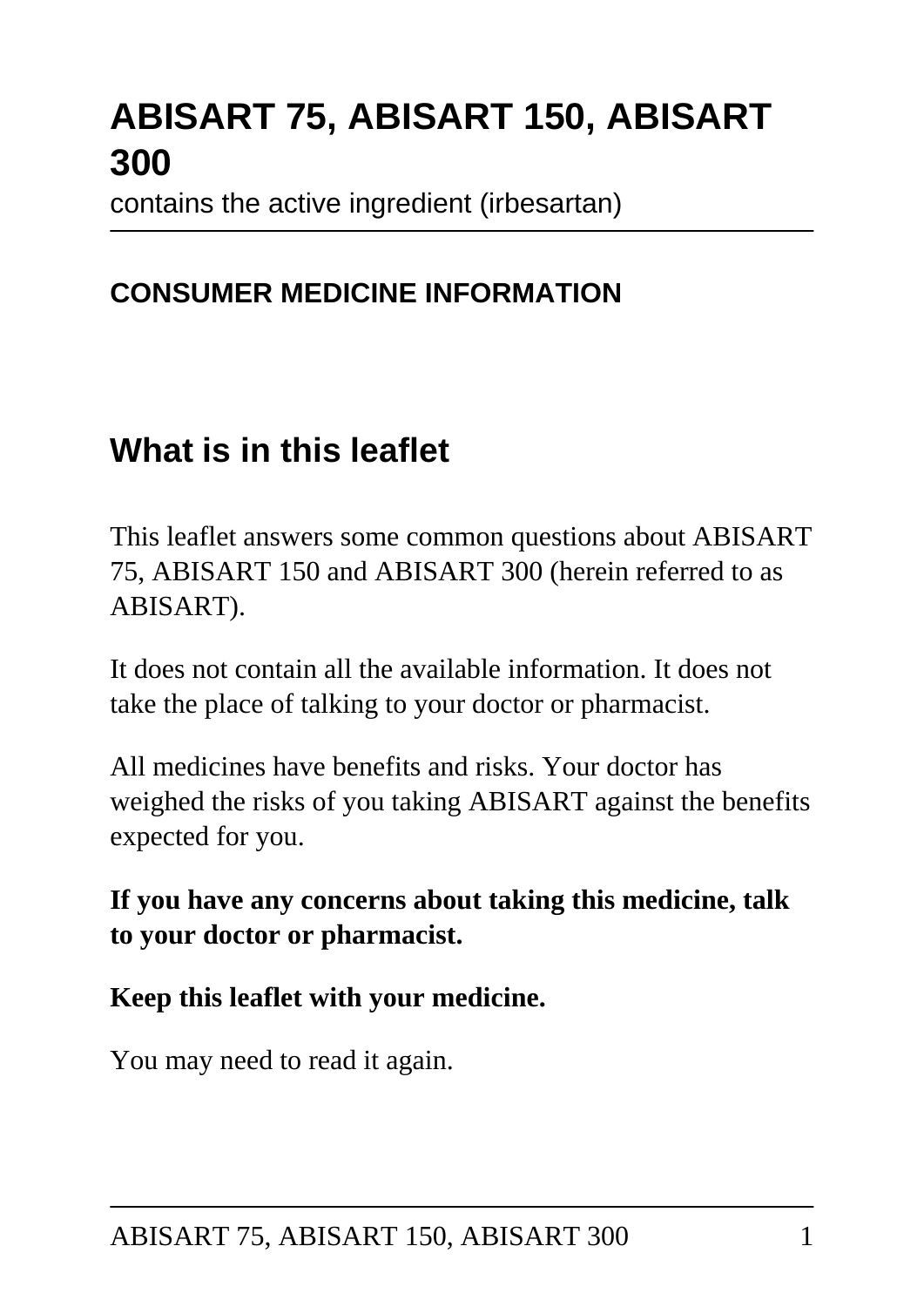# **What ABISART is used for**

ABISART is a trade name (manufacturer's name) for the medicine, irbesartan.

ABISART is used to lower high blood pressure (i.e. hypertension).

Your doctor measured your blood pressure and found it to be too high. Everyone has blood pressure. This pressure helps get your blood all around your body. Your blood pressure may be different at different times of the day, depending on how busy or worried you are. You have hypertension (high blood pressure) which means your blood pressure stays high, even when you are calm and relaxed.

There are usually no symptoms of high blood pressure. The only way of knowing that you have hypertension is to have your blood pressure checked on a regular basis. High blood pressure, if not treated, can damage blood vessels in several organs such as the heart, the kidneys, the brain and the eyes. This may lead to heart attacks, heart or kidney failure, strokes, or blindness. There are usually no symptoms of high blood pressure before damage occurs, so your doctor needs to measure your blood pressure to see if it is too high.

High blood pressure can be treated and controlled with medicines such as ABISART. Your doctor may also have recommended that you adjust your lifestyle to help to lower your high blood pressure (losing weight, avoiding smoking, reducing alcohol consumption and restricting the amount of salt in the diet). Your doctor may also have encouraged the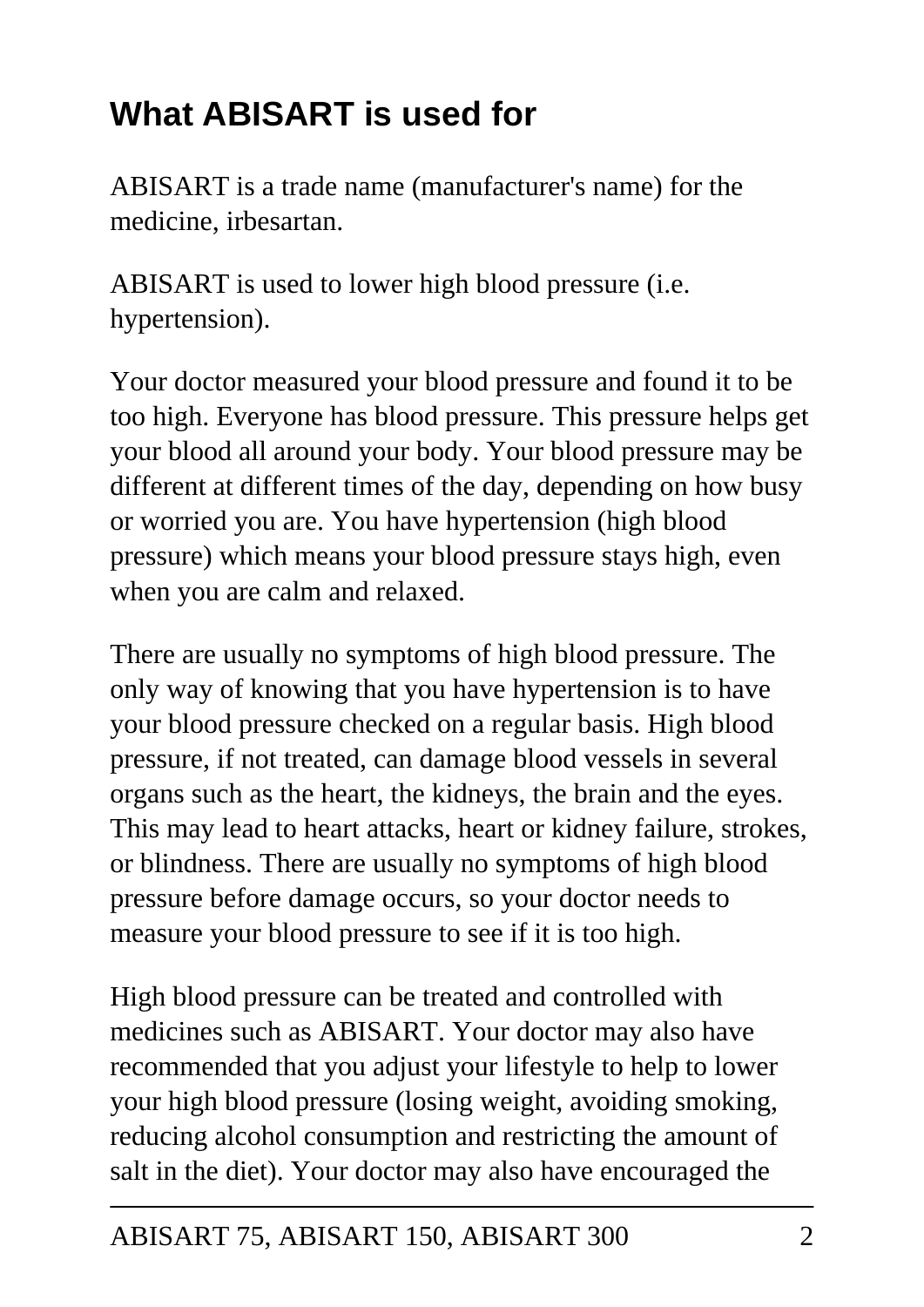practice of regular, mild (not strenuous) exercise such as walking, swimming, etc.

ABISART is also used in the treatment of kidney disease in patients with high blood pressure and type 2 diabetes.

## **What ABISART does and how it works**

ABISART belongs to a group of medicines called angiotensin-II receptor antagonists. Angiotensin II is a substance produced in the body which causes blood vessels to tighten.

ABISART works by blocking angiotensin-II and therefore relaxes your blood vessels. This helps to lower your blood pressure.

ABISART slows the decrease of kidney function in patients with high blood pressure and type 2 diabetes.

Your doctor may also have recommended that you adjust your life style to help to lower your high blood pressure (losing weight, avoiding smoking, reducing alcohol consumption and restricting the amount of salt in the diet).

Your doctor may also have encouraged the practice of regular, mild (not strenuous) exercise such as walking, swimming, etc.

### **Ask your doctor if you have any questions about why this medicine has been prescribed for you.**

Your doctor may have prescribed ABISART for another reason.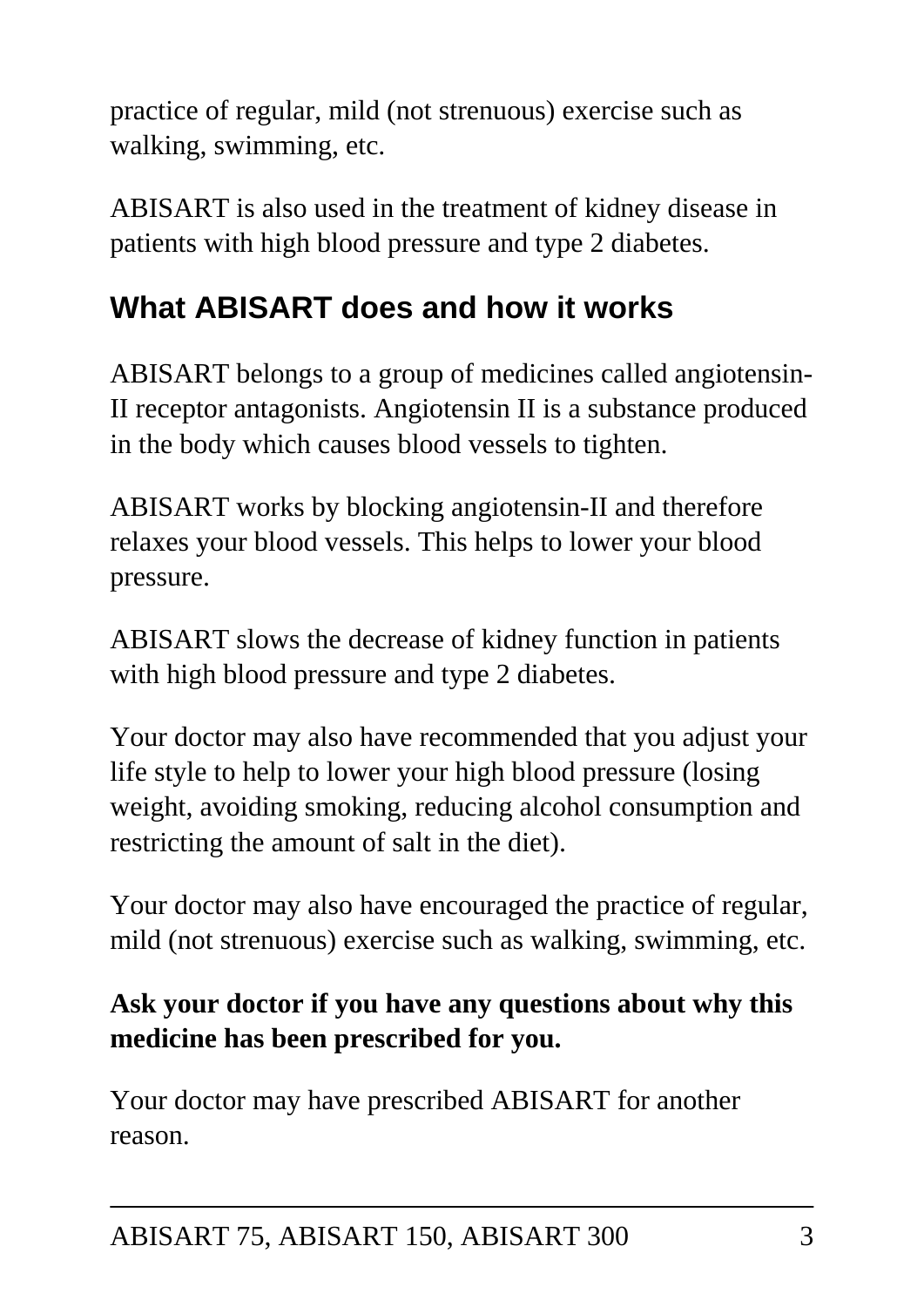This medicine is available only with a doctor's prescription.

## **Before you take ABISART**

### **When you must not take it**

### **Do not take ABISART if you are:**

- allergic to any medicine containing irbesartan
- allergic to any of the ingredients listed at the end of this leaflet

Some of the symptoms of an allergic reaction may include

- shortness of breath
- wheezing or difficulty breathing
- swelling of the face, lips, tongue or other parts of the body
- rash, itching or hives on the skin

### **Do not take this medicine if you are pregnant (or think you may be pregnant) or are planning to become pregnant.**

Your baby may absorb this medicine in the womb and there is a possibility of harm to the baby.

It may affect your developing baby if you take it during pregnancy.

### **Do not breast-feed if you are taking this medicine.**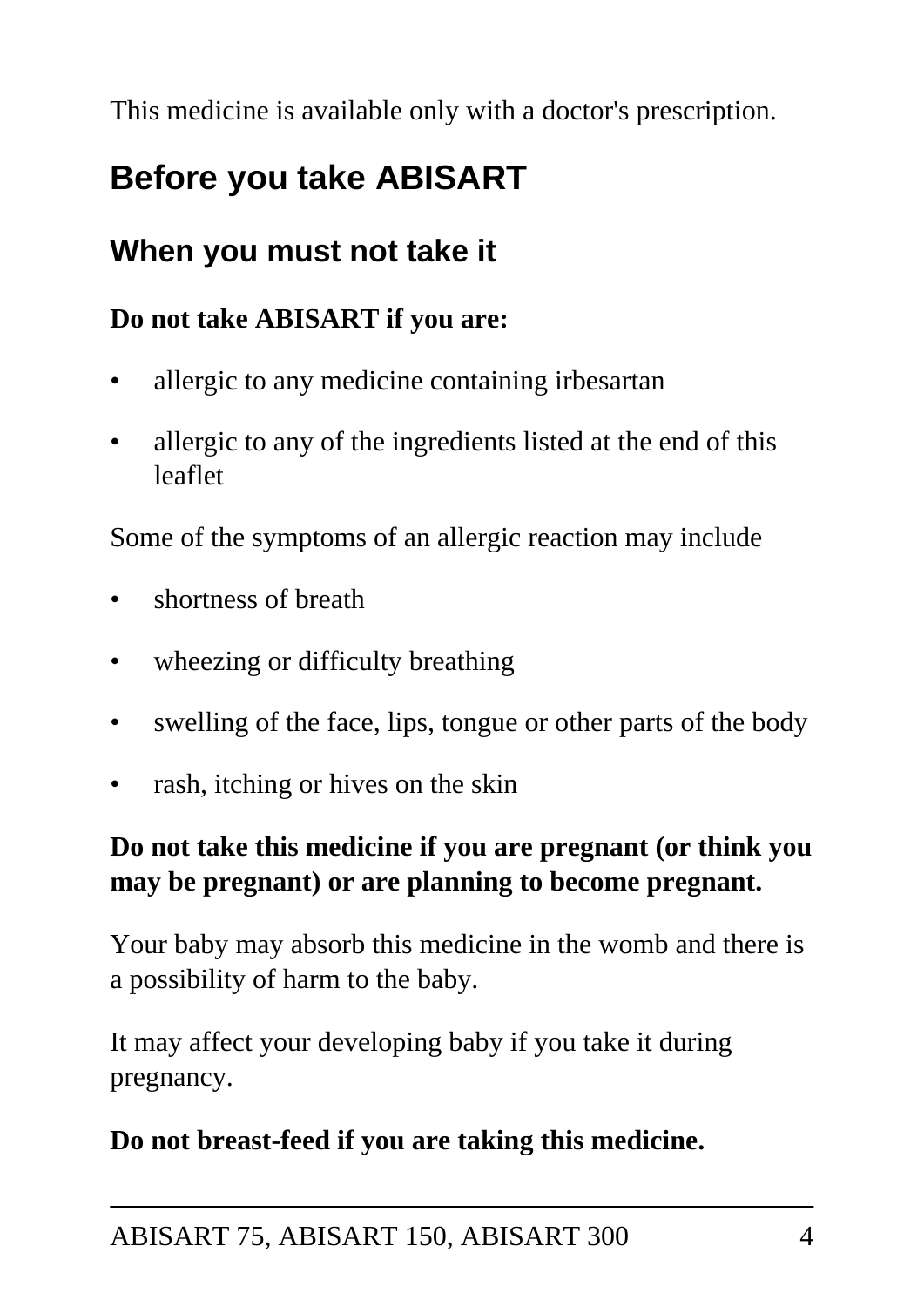It is not known if ABISART passes into breast milk, therefore it is not recommended to be taken while you are breastfeeding.

### **Do not give this medicine to children.**

Safety and effectiveness in children have not been established.

Do not take ABISART if you are taking medicine containing aliskiren and either have diabetes or moderate to severe kidney impairment.

### **Do not take this medicine after the expiry date printed on the pack or if the packaging is torn or shows signs of tampering.**

If it has expired or is damaged, return it to your pharmacist for disposal.

**If you are not sure whether you should start taking this medicine, talk to your doctor.**

### **Before you start to take it**

**Tell your doctor if you have allergies to any other medicines, foods, preservatives or dyes.**

### **Tell your doctor if you have or have had any of the following medical conditions:**

- you have recently had excessive vomiting or diarrhoea
- you suffer from any medical conditions especially -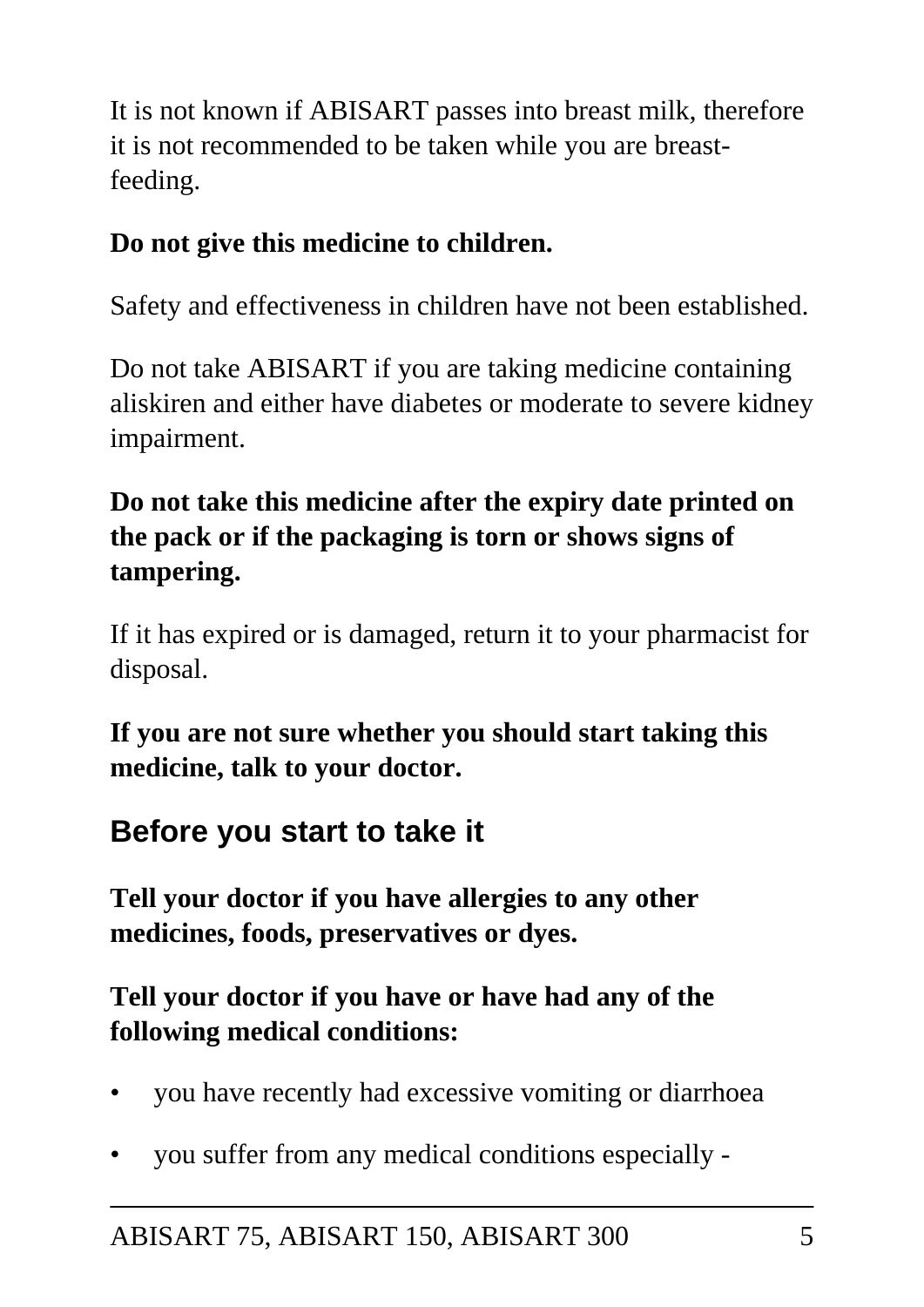- kidney problems, or you have had a kidney transplant or dialysis
- heart problems
- liver problems, or have had liver problems in the past
- diabetes
- high levels of potassium in your blood
- you are strictly restricting your salt intake
- you are lactose intolerant or have had any allergies to any other medicine or any other substances, such as foods, preservatives or dyes

### **Tell your doctor if you are pregnant or plan to become pregnant or are breastfeeding.**

Your doctor can discuss with you the risks and benefits involved.

ABISART should not be used during pregnancy or while breastfeeding.

**If you have not told your doctor about any of the above, tell him/her before you start taking ABISART.**

## **Taking other medicines**

**Tell your doctor or pharmacist if you are taking or intend to take any other medicines, including any that you get without a prescription from a pharmacy, supermarket or health food shop.**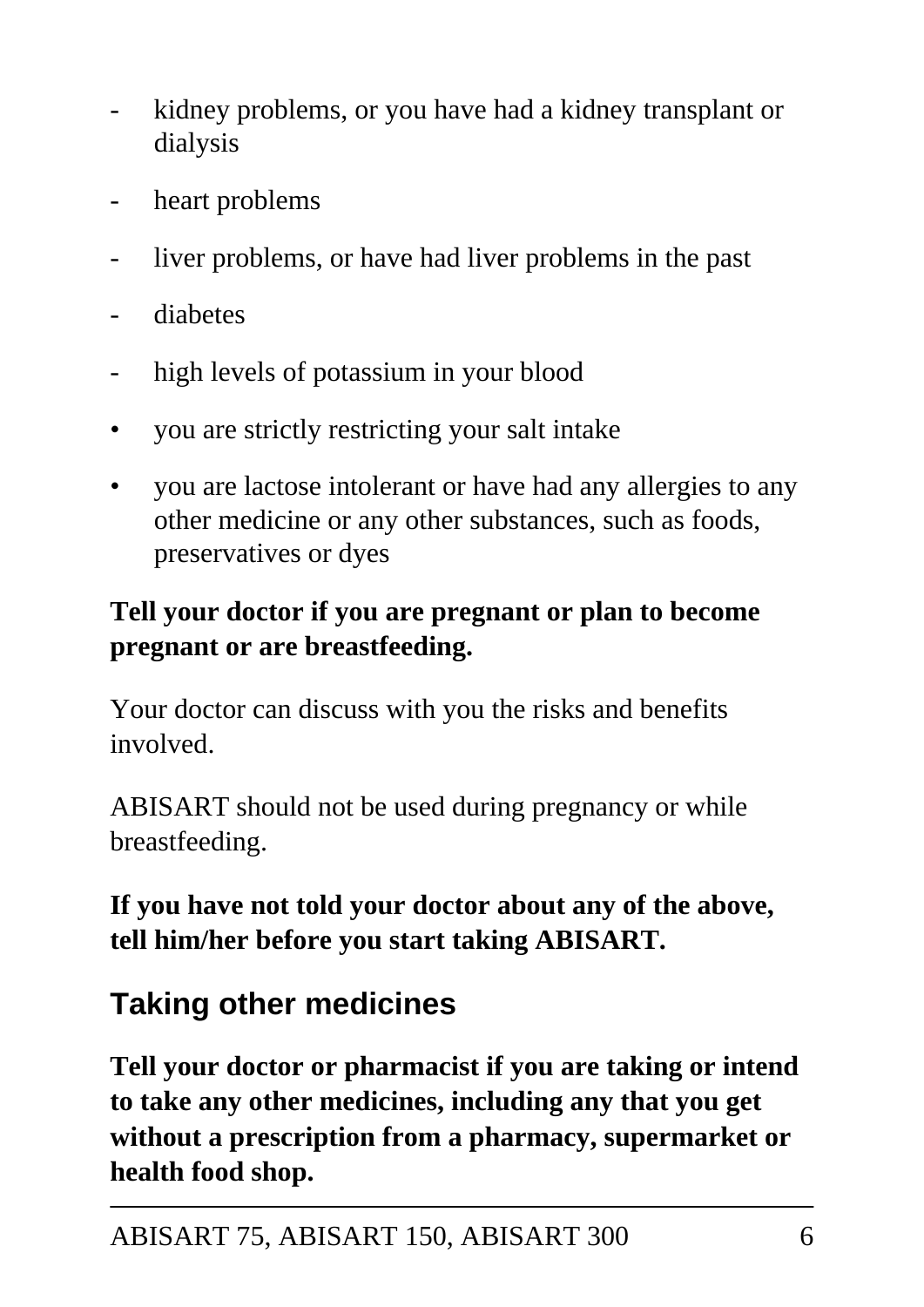Some medicines and ABISART may interfere with each other. It is especially important that you tell your doctor if you are taking, or plan to take any of the following:

- other tablets for high blood pressure
- fluid tablets or diuretics
- lithium or lithium containing medicines (e.g. Lithicarb)
- potassium tablets (e.g. Span-K, Slow-K, Mag-K)
- potassium containing salt substitutes (e.g.Pressor-K)
- anti-inflammatory medicines (these are used to relieve pain, swelling and other symptoms of inflammation, including arthritis) and include nonsteroidal antiinflammatory agents - NSAIDs (e.g.Voltaren, Indocid, Nurofen) and COX-2 inhibitors (e.g. Celebrex)

 Taking a combination of ABISART with an antiinflammatory medicine, alone or with a thiazide diuretic (fluid tablet) may damage your kidneys. It may also reduce the effect ABISART has on reducing blood pressure.

• a medicine containing aliskiren. Taking ABISART with aliskiren may affect your blood pressure, electrolyte balance and your kidney function.

These medicines may be affected by ABISART or may affect how well it works. Your doctor will decide if you need different amounts of your medicines, if your treatment needs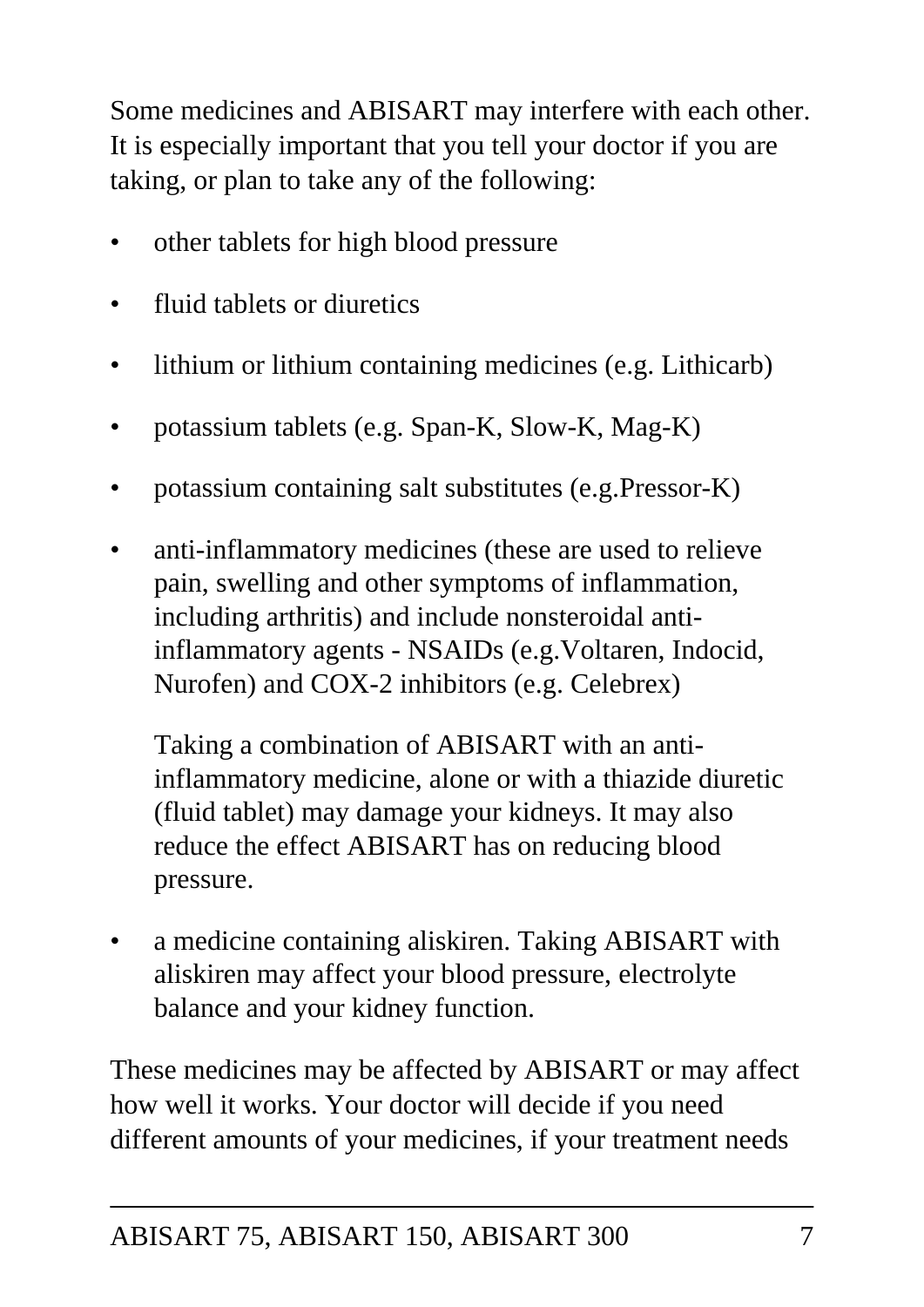to be altered or whether you should have check-ups or blood test more frequently.

Your doctor and pharmacist have more information on medicines to be careful with or avoid while taking this medicine.

# **How to take ABISART**

### **Follow all directions given to you by your doctor and pharmacist carefully.**

They may differ from the information contained in this leaflet.

### **If you do not understand the instructions on the box, ask your doctor or pharmacist for help.**

### **How much to take**

Your doctor will tell you how many tablets to take each day.

Usually patients start with one 150 mg tablet once a day, however some patients may need a lower starting dose. Your doctor will tell you if this is necessary. The full blood pressure lowering effect of ABISART should be reached about 4-6 weeks after starting treatments.

Depending on how your blood pressure responds, your daily dose of ABISART may need to be increased.

Most patients take either 150 mg or 300 mg each day.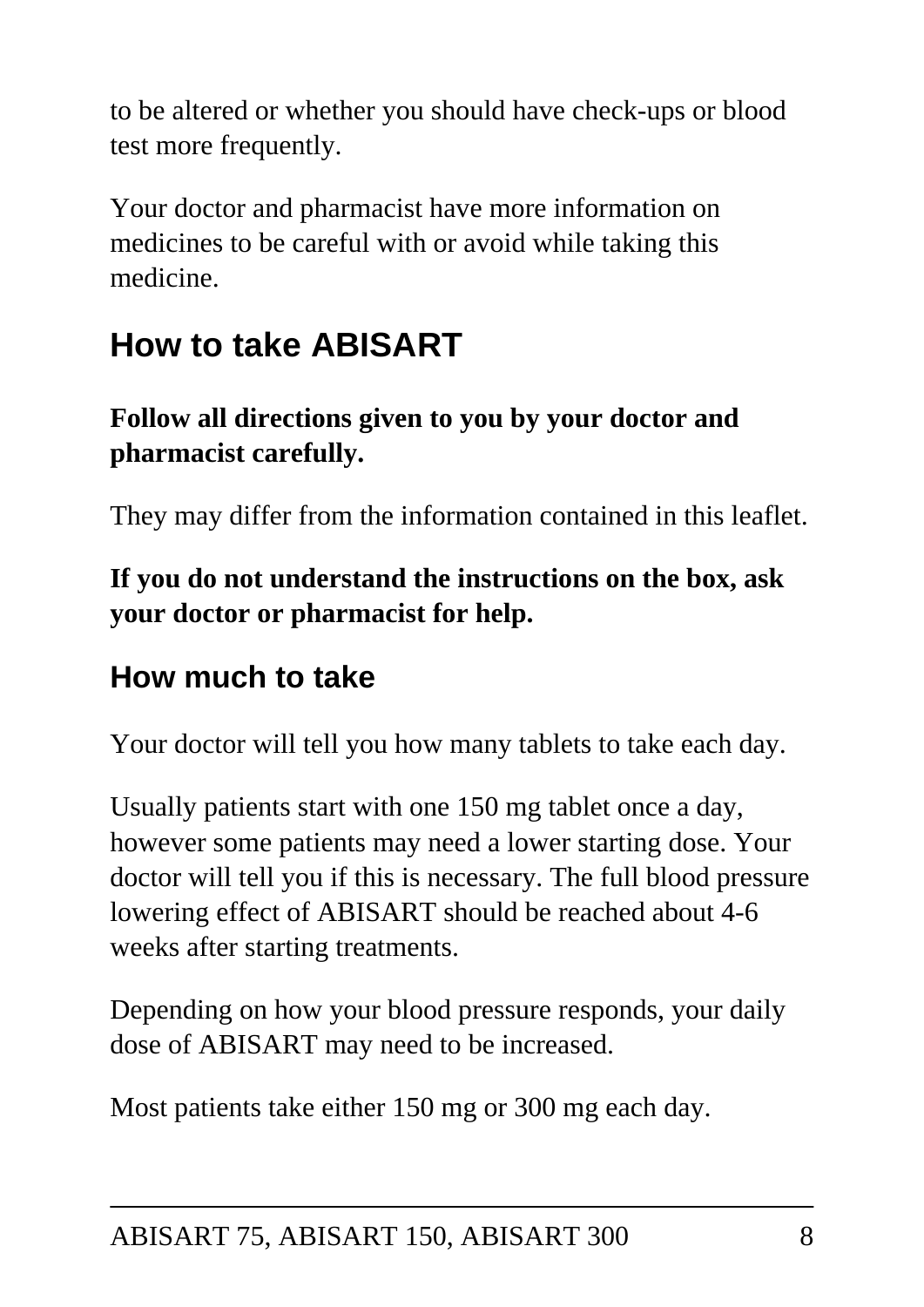In patients with high blood pressure and type 2 diabetes, 300 mg once daily is the preferred maintenance dose for the treatment of associated kidney disease.

Follow all directions given to you by your doctor carefully. They may differ from the information contained in this leaflet.

If you do not understand the instructions on the box, ask your doctor or pharmacist for help.

### **How to take it**

**Swallow the tablets whole with a full glass of water.**

**Do not crush or chew the tablets.**

### **When to take it**

#### **Take your medicine at about the same time each day.**

Taking it at the same time each day will have the best effect. It will also help you remember when to take it.

It does not matter if you take this medicine before or after food.

**It does not matter whether you take ABISART tablets before or after food.**

### **How long to take it**

**Continue taking your medicine for as long as your doctor tells you to.**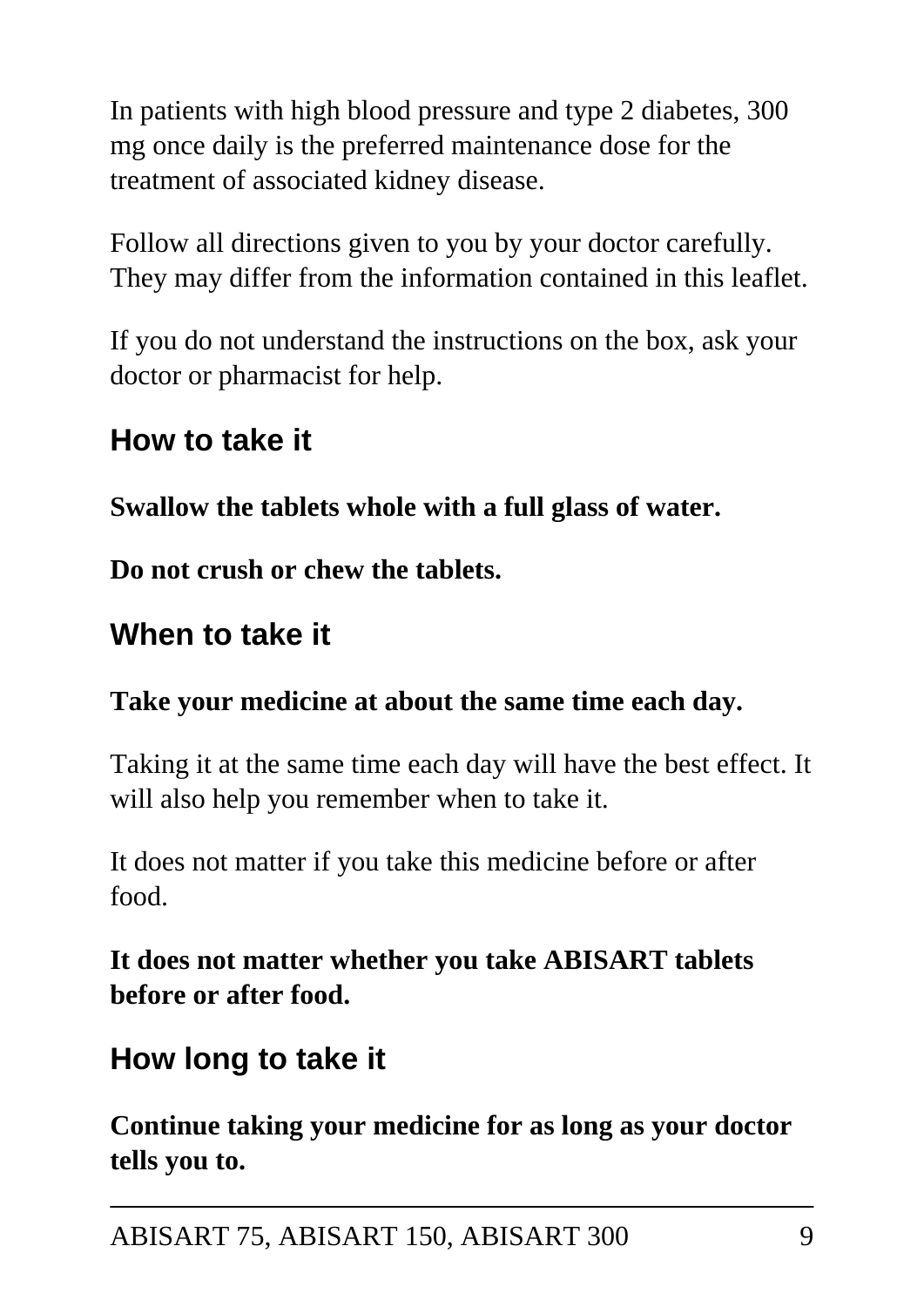ABISART helps to control your high blood pressure, but it does not cure it. Therefore ABISART must be taken every day. It is important to keep taking your medicine even if you feel well. Continue taking ABISART until your doctor tells you to stop.

## **If you forget to take it**

**If it is almost time for your next dose, skip the dose you missed and take your next dose when you are meant to.**

**Otherwise, take it as soon as you remember, and then go back to taking your medicine as you would normally.**

### **Do not take a double dose to make up for the dose you missed.**

This may increase the chance of you getting an unwanted side effect.

**If you are not sure what to do, ask your doctor or pharmacist.**

**If you have trouble remembering to take your medicine, ask your pharmacist for some hints.**

## **If you take too much (overdose)**

**Immediately telephone your doctor or the Poisons Information Centre (telephone 13 11 26) for advice, or go to Accident and Emergency at the nearest hospital, if you think that you or anyone else may have taken too much**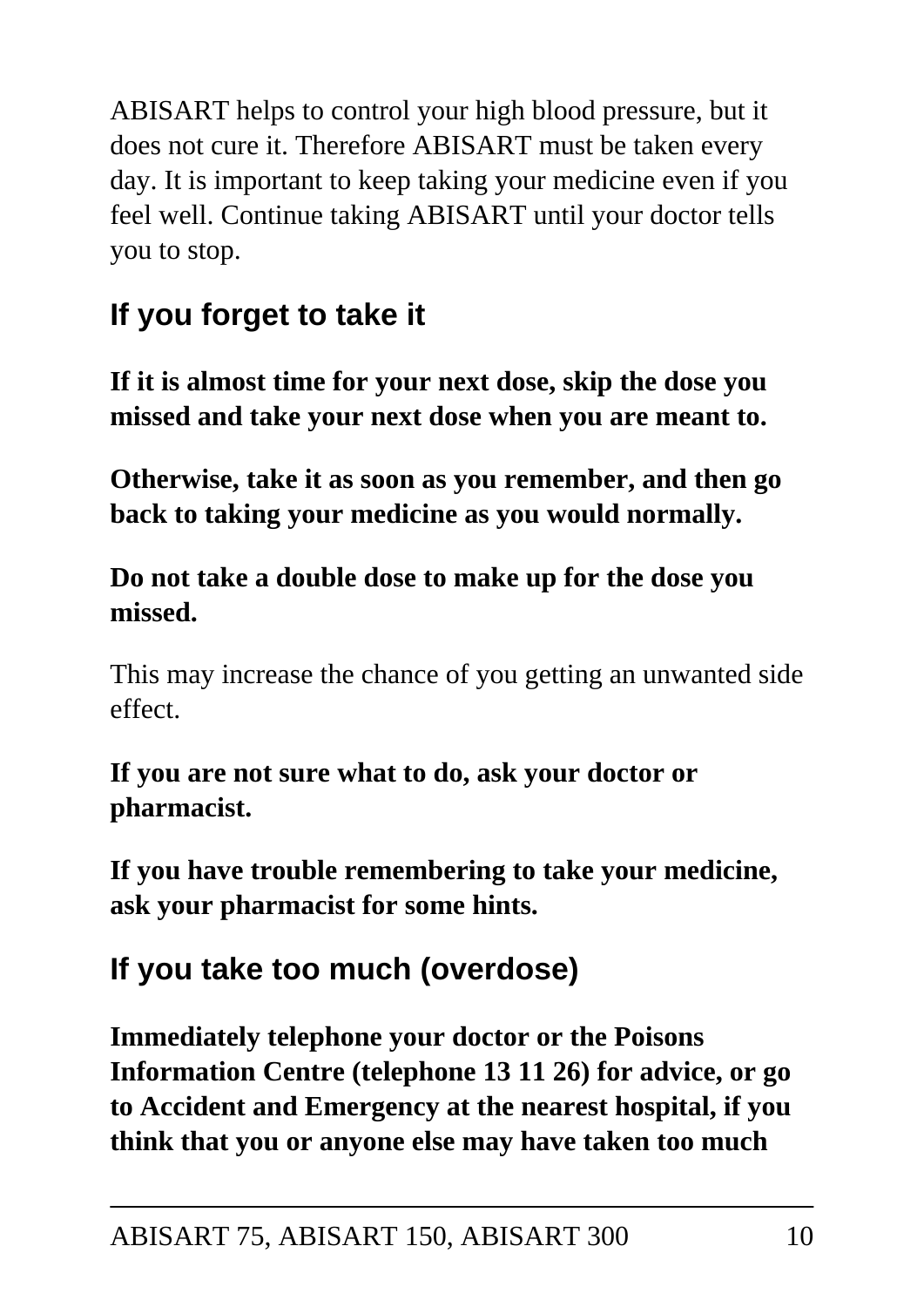### **ABISART. Do this even if there are no signs of discomfort or poisoning.**

You may need urgent medical attention.

Symptoms of an overdose may include feeling lightheaded or dizzy.

# **While you are taking ABISART**

## **Things you must do**

**If you are about to be started on any new medicine, remind your doctor and pharmacist that you are taking ABISART.**

**Tell any other doctors, dentists and pharmacists who treat you that you are taking this medicine.**

**If you are going to have surgery, tell the surgeon or anaesthetist that you are taking this medicine.**

It may affect other medicines used during surgery.

**If you become pregnant while taking this medicine, tell your doctor immediately.**

**If you are about to have any blood tests, tell your doctor that you are taking this medicine.**

It may interfere with the results of some tests.

**Keep all of your doctor's appointments so that your progress can be checked.**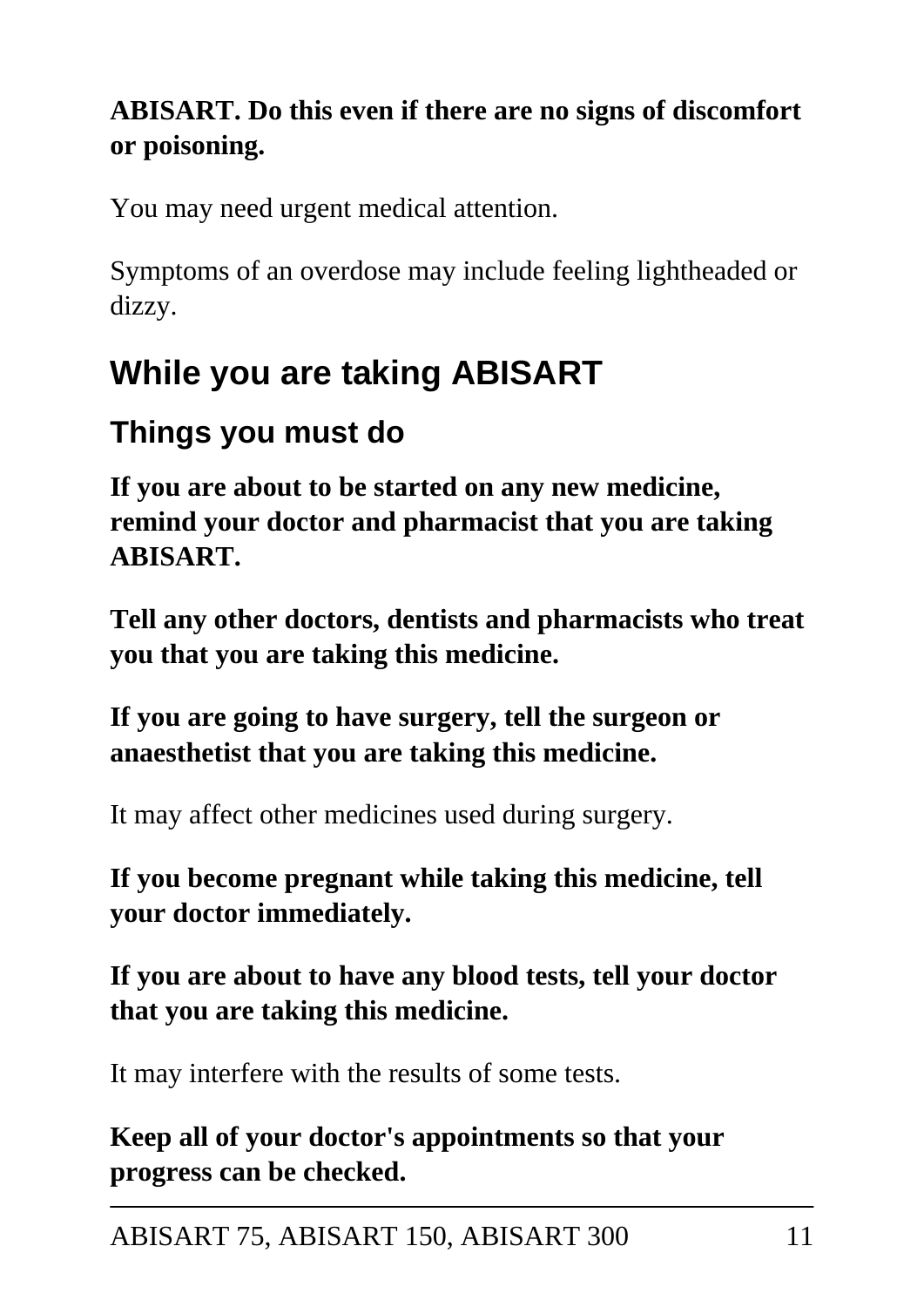Get your blood pressure checked when your doctor tells you to, to make sure ABISART is working for you.

### **Get up slowly when getting out of bed or standing up.**

You may feel light-headed or dizzy while taking ABISART, especially if you are also taking a diuretic (fluid tablet). This may become worse if you stand up quickly as your blood pressure may fall. Standing up slowly, especially when you get up from bed or chairs, will help your body get used to the change in position and blood pressure. This problem is not common. If it occurs talk to your doctor.

### **Make sure you drink enough water during exercise and hot weather when you are taking ABISART, especially if you sweat a lot.**

If you do not drink enough water while taking ABISART, you may faint or feel lightheaded or sick. This is because your body does not have enough fluid and your blood pressure is low. If you continue to feel unwell, tell your doctor.

### **If you have excessive vomiting and/or diarrhoea while taking ABISART, tell your doctor.**

This can also mean that you are losing too much water and your blood pressure may become too low.

## **Things you must not do**

**Do not take ABISART to treat any other complaints unless your doctor tells you to.**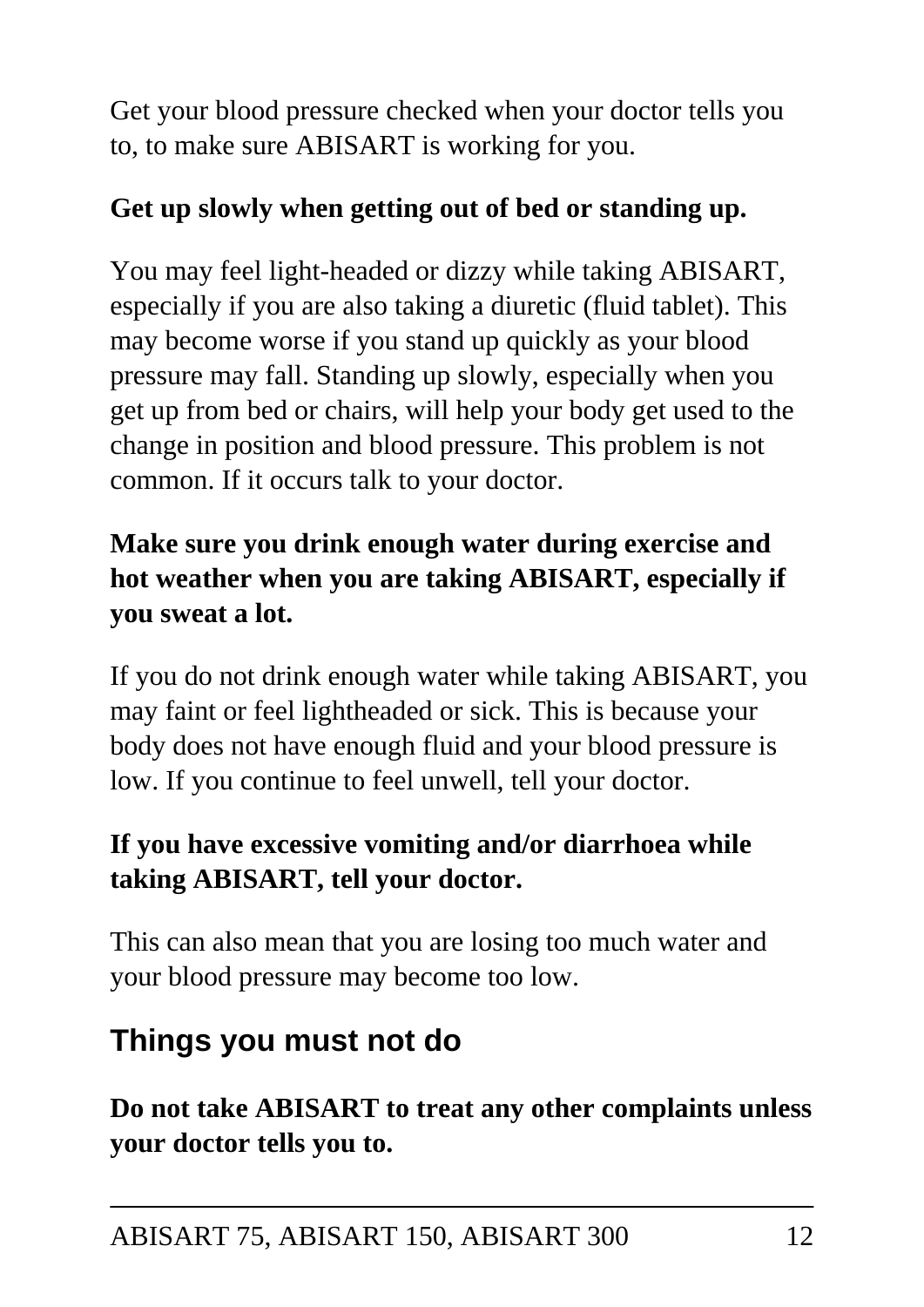**Do not give your medicine to anyone else, even if they have the same condition as you.**

### **Do not stop taking your medicine or change the dosage without checking with your doctor.**

If you stop taking it suddenly, your condition may worsen.

## **Things to be careful of**

### **Be careful driving or operating machinery until you know how ABISART affects you.**

As with many other medicines used to treat high blood pressure, ABISART may cause dizziness or light-headedness in some people. Make sure you know how you react to ABISART before you drive a car, operate machinery or do anything else that could be dangerous if you are dizzy or lightheaded.

### **Be careful when drinking alcohol while you are taking this medicine.**

If you drink alcohol, dizziness or light-headedness may be worse.

### **If you feel light-headed, dizzy or faint when getting out of bed or standing up, get up slowly.**

Standing up slowly, especially when you get up from bed or chairs, will help your body get used to the change in position and blood pressure. If this problem continues or gets worse, talk to your doctor.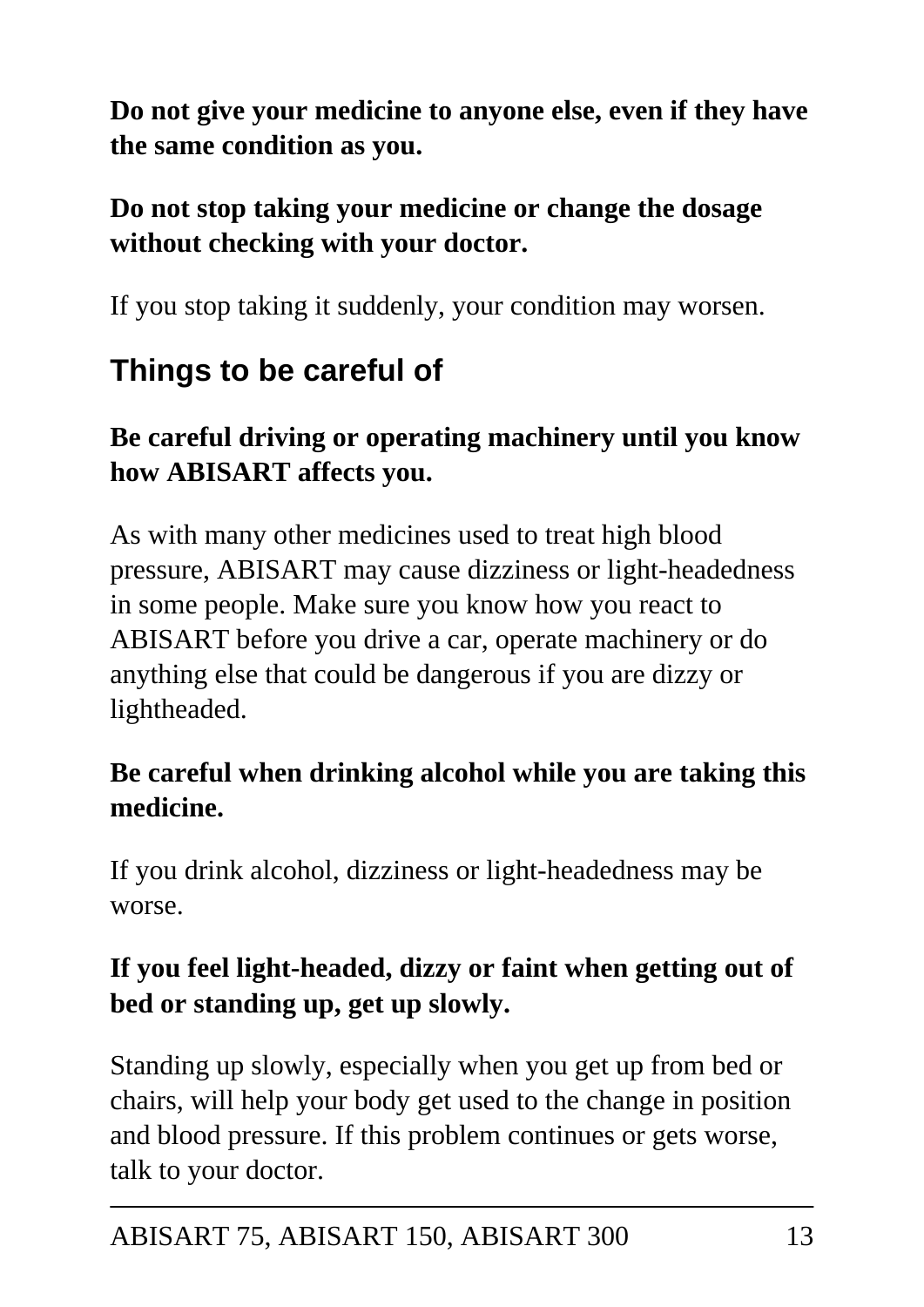### **Lifestyle measures that help reduce heart disease risk**

**By following these simple measures, you can further reduce the risk from heart disease.**

- Quit smoking and avoid second-hand smoke.
- Limit alcohol intake.
- Enjoy healthy eating by:
- eating plenty of vegetables and fruit;
- reducing your saturated fat intake (eat less fatty meats, full fat dairy products, butter, coconut and palm oils, most take-away foods, commercially-baked products).
- Be active. Progress, over time, to at least 30 minutes of moderate-intensity physical activity on 5 or more days each week. Can be accumulated in shorter bouts of 10 minutes duration. If you have been prescribed anti-angina medicine, carry it with you when being physically active.
- Maintain a healthy weight.
- Discuss your lifestyle and lifestyle plans with your doctor.
- For more information and tools to improve your heart health, call Heartline, the Heart Foundation's national telephone information service, on 1300 36 27 87 (local call cost).

#### **Know warning signs of heart attack and what to do:**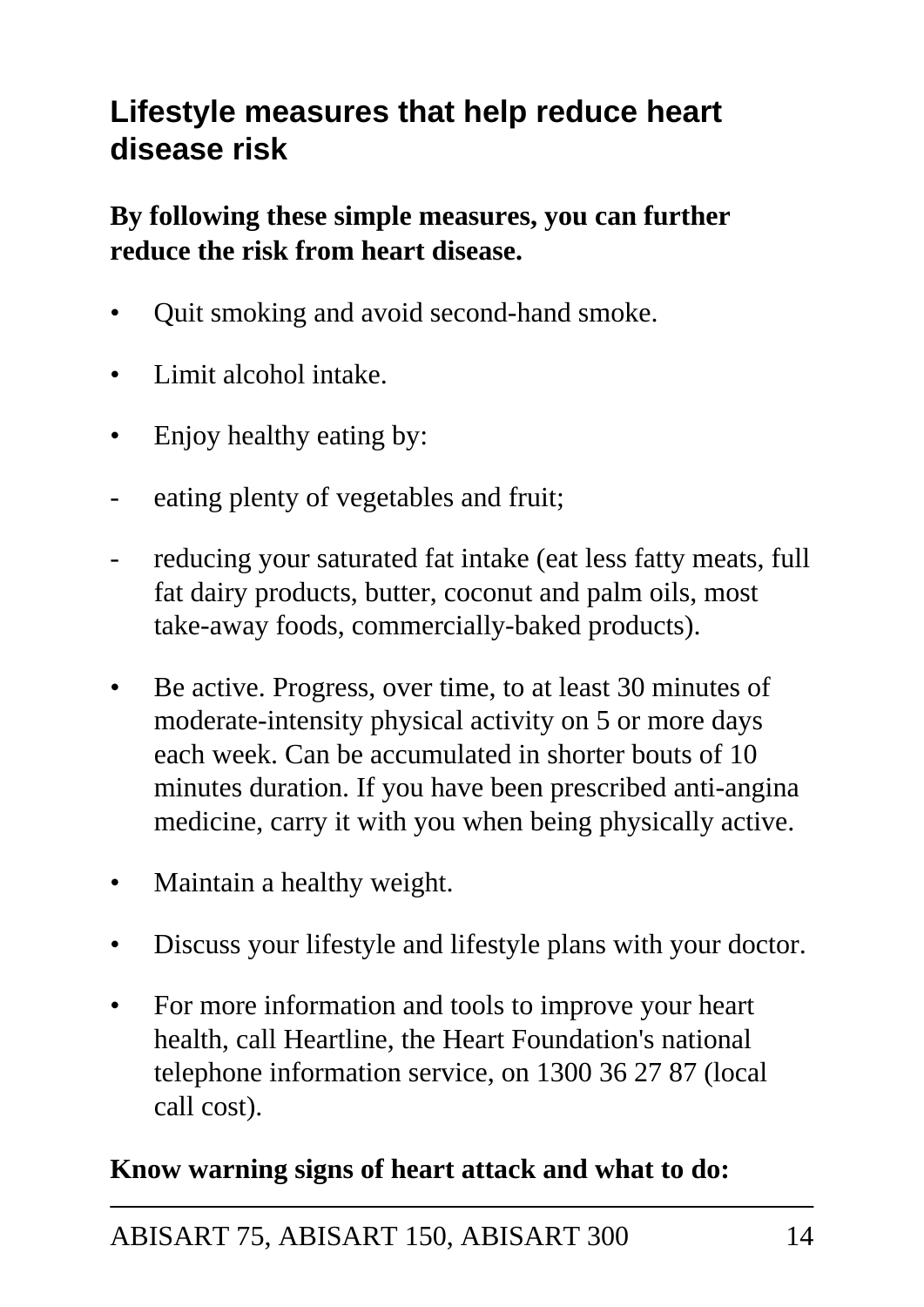- Tightness, fullness, pressure, squeezing, heaviness or pain in your chest, neck, jaw, throat, shoulders, arms or back.
- You may also have difficulty breathing, or have a cold sweat or feel dizzy or light headed or feel like vomiting (or actually vomit).
- If you have heart attack warning signs that are severe, get worse or last for 10 minutes even if they are mild, call triple zero (000). Every minute counts.

## **Side effects**

### **Tell your doctor or pharmacist as soon as possible if you do not feel well while you are taking ABISART.**

This medicine helps most people with high blood pressure, but it may have unwanted side effects in some people.

All medicines can have side effects. Sometimes they are serious, most of the time they are not. You may need medical attention if you get some of the side effects.

#### **Do not be alarmed by the following list of side effects.**

You may not experience any of them.

### **Ask your doctor or pharmacist to answer any questions you may have.**

Tell your doctor if you notice any of the following and they worry you -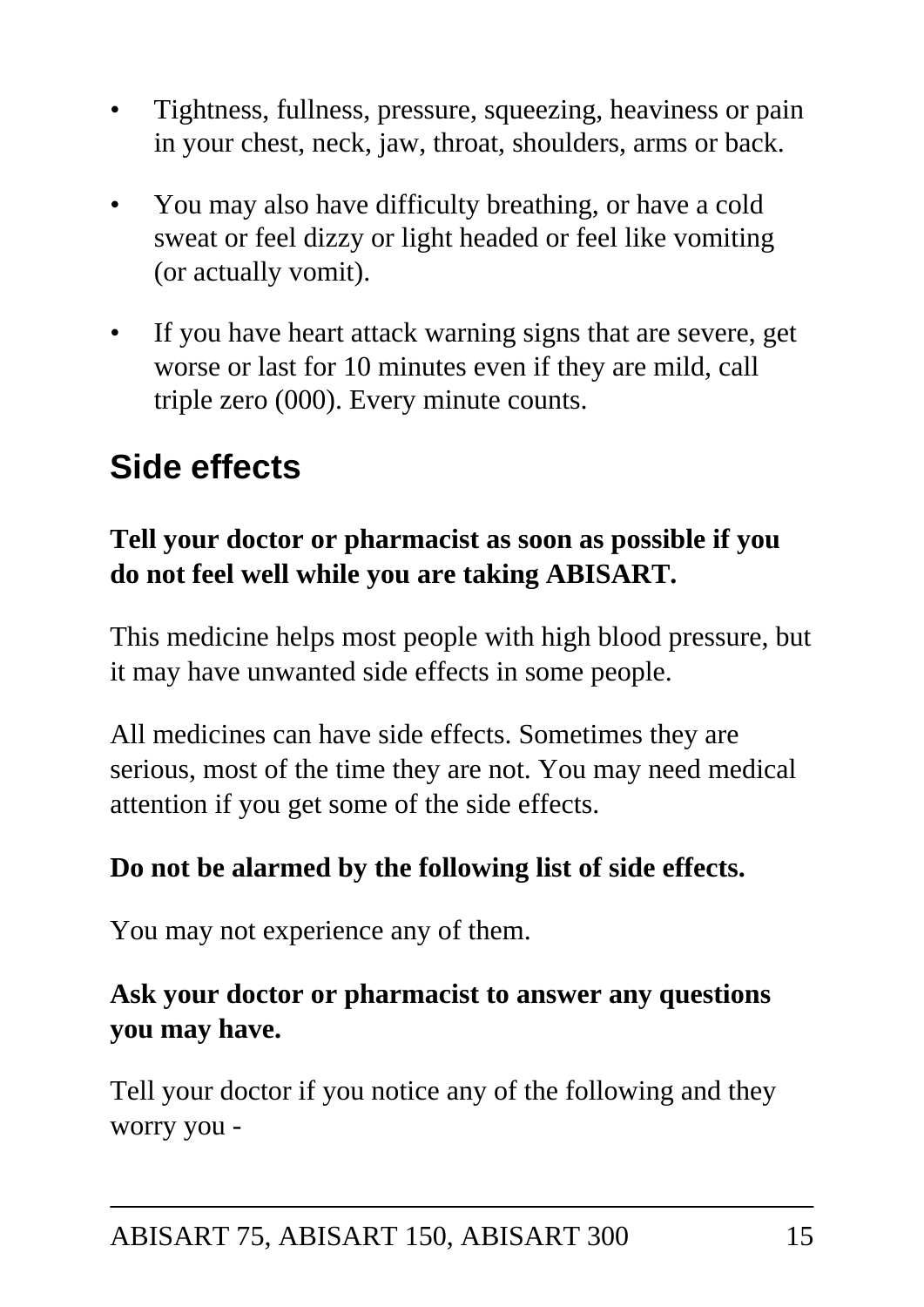- headache
- dizziness or light-headedness (vertigo)
- unusual tiredness or weakness, fatigue
- nausea/vomiting

The above list includes the more common side effects of your medicine. They are usually mild and do not normally require treatment to be interrupted.

### **Tell your doctor as soon as possible if you notice any of the following:**

- skin rash or itchiness (possible signs of an allergic reaction)
- aching muscles or aching joints, not caused by exercise
- muscle pain
- buzzing, ringing or other persistent noise in the ears
- yellowing of the skin and/or eyes, also called jaundice
- symptoms that may indicate kidney disease, such as passing little or no urine, drowsiness, nausea, vomiting, breathlessness, loss of appetite and weakness
- symptoms that may indicate high potassium levels in the blood such as nausea, diarrhoea, muscle weakness and change in heart rhythm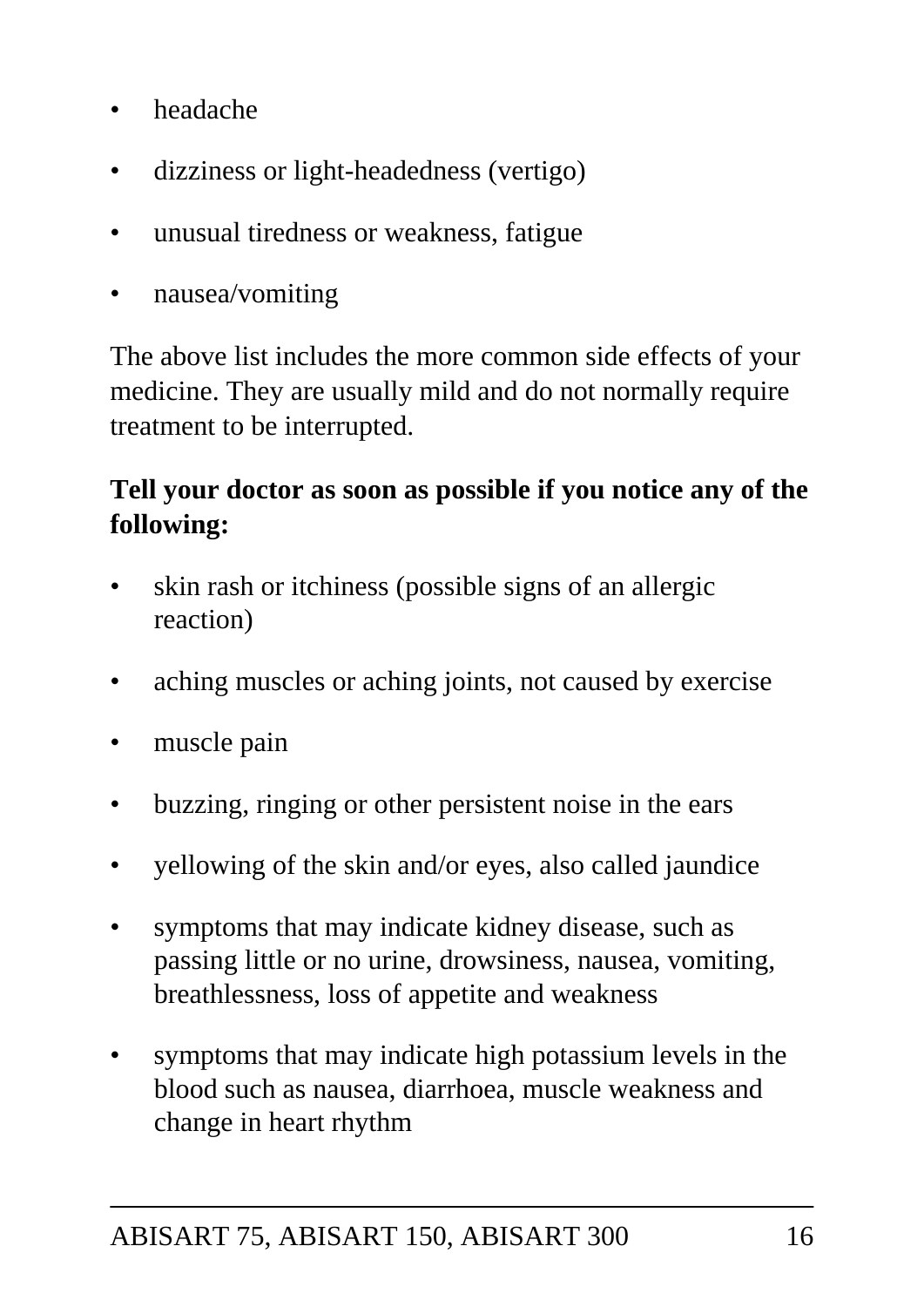symptoms that may indicate low platelet count such as easy or excessive bruising, bleeding from gums or nose, prolonged bleeding from cuts and blood in urine or stools.

The above list includes serious side effects that may require medical attention. Serious side are rare.

### **If any of the following happen, stop taking ABISART and tell your doctor immediately or go to Accident and Emergency at your nearest hospital:**

- swelling to the face, lips, tongue or throat which may cause difficulty in swallowing or breathing
- severe and sudden onset of pinkish, itchy swellings on the skin, also called hives or nettle rash.

The above list includes very serious side effects to ABISART. You may need urgent medical attention or hospitalisation. These side effects are very rare.

### **Tell your doctor or pharmacist if you notice anything that is making you feel unwell.**

Other side effects not listed above may also occur in some people

# **After taking ABISART**

## **Storage**

**Keep your tablets in the blister pack until it is time to take them.**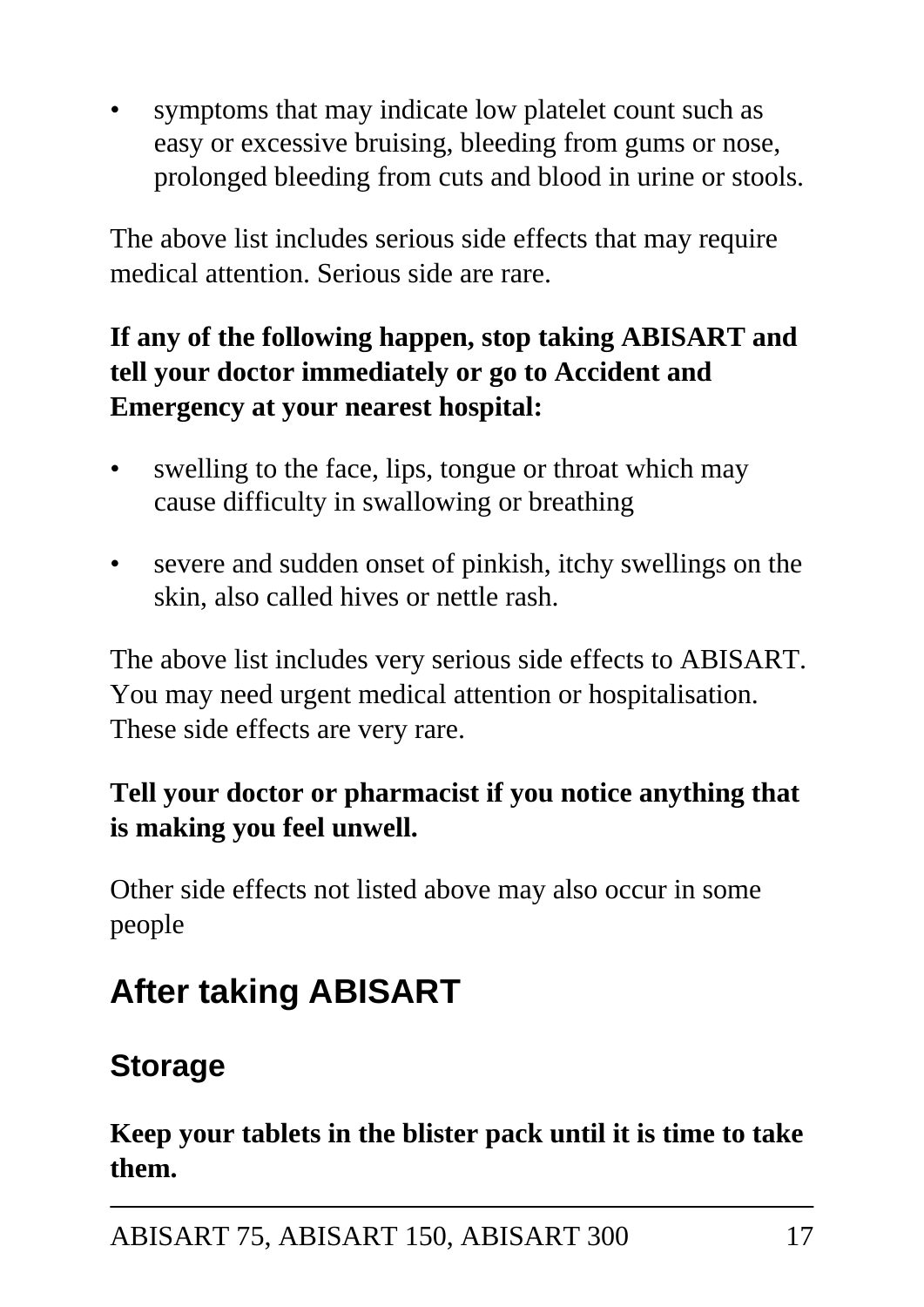If you take the tablets out of the pack they may not keep well.

**Keep your tablets in a cool dry place where the temperature stays below 25°C.**

### **Do not store ABISART or any other medicine in the bathroom or near a sink. Do not leave it on a window sill or in the car.**

Heat and dampness can destroy some medicines.

#### **Keep it where children cannot reach it.**

A locked cupboard at least one-and-a-half metres above the ground is a good place to store medicines.

### **Disposal**

**If your doctor tells you to stop taking this medicine or the expiry date has passed, ask your pharmacist what to do with any medicine that is left over.**

## **Product description**

### **What it looks like**

#### **ABISART 75 mg tablet contains 75 mg of irbesartan -**

White to off white, film-coated, oval-shaped, biconvex tablet debossed with "I3" on one side and plain on the other side.

#### **ABISART 150 mg tablet contains 150 mg of irbesartan -**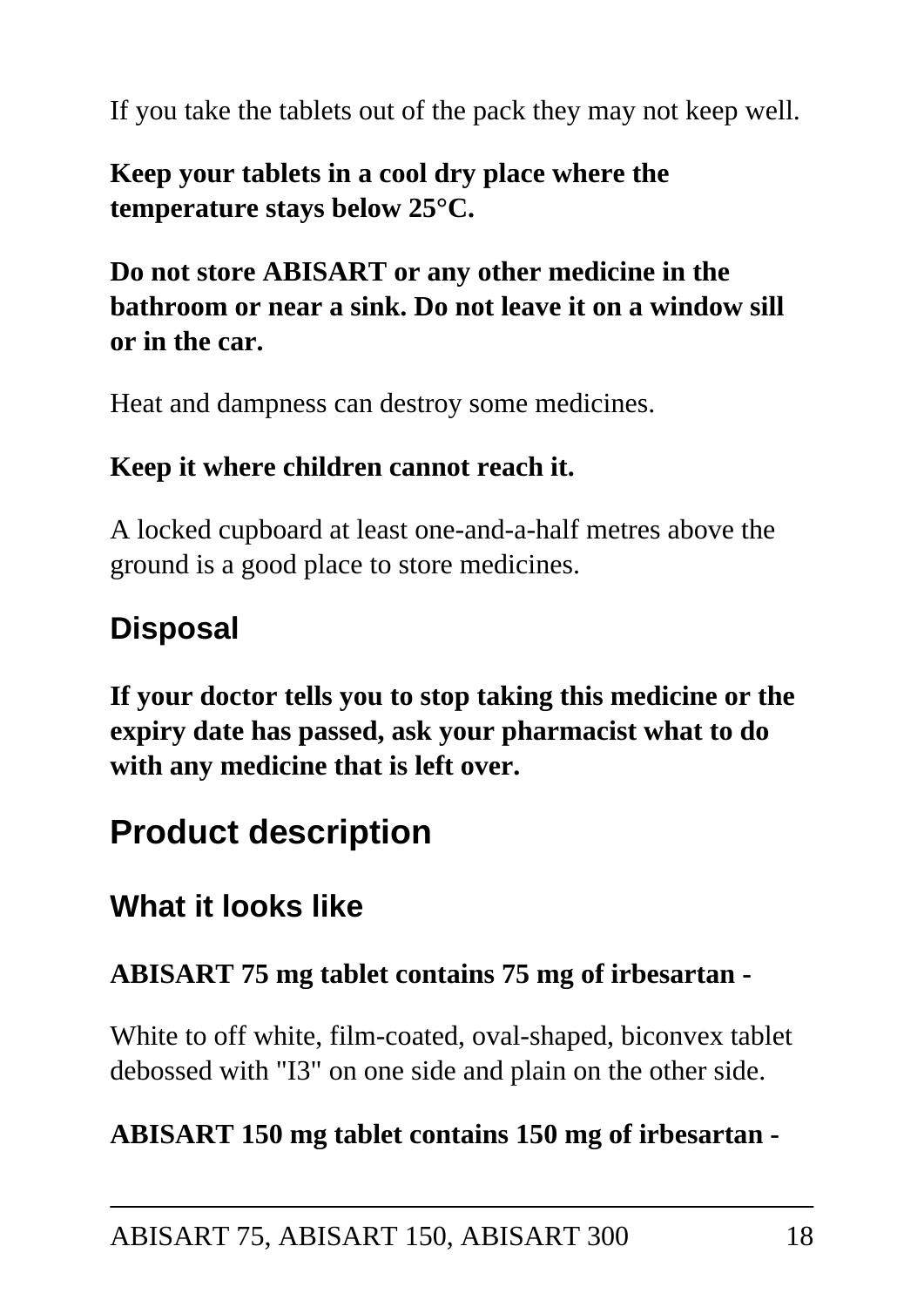White to off white, film-coated, oval-shaped, biconvex tablet debossed with "I4" on one side and plain on the other side.

### **ABISART 300 mg tablet contains 300 mg of irbesartan -**

White to off white, film-coated, oval-shaped, biconvex tablet debossed with "I5" on one side and plain on the other side.

Available in a blister packs of 30 for all strengths.

## **Ingredients**

ABISART contains irbesartan as the active ingredient.

It also contains the following inactive ingredients:

- lactose monohydrate
- microcrystalline cellulose
- croscarmellose sodium
- hypromellose
- magnesium stearate
- colloidal anhydrous silica
- OPADRY II OY-LS-28900 White (Proprietary Ingredient No. 107728)

ABISART contains lactose.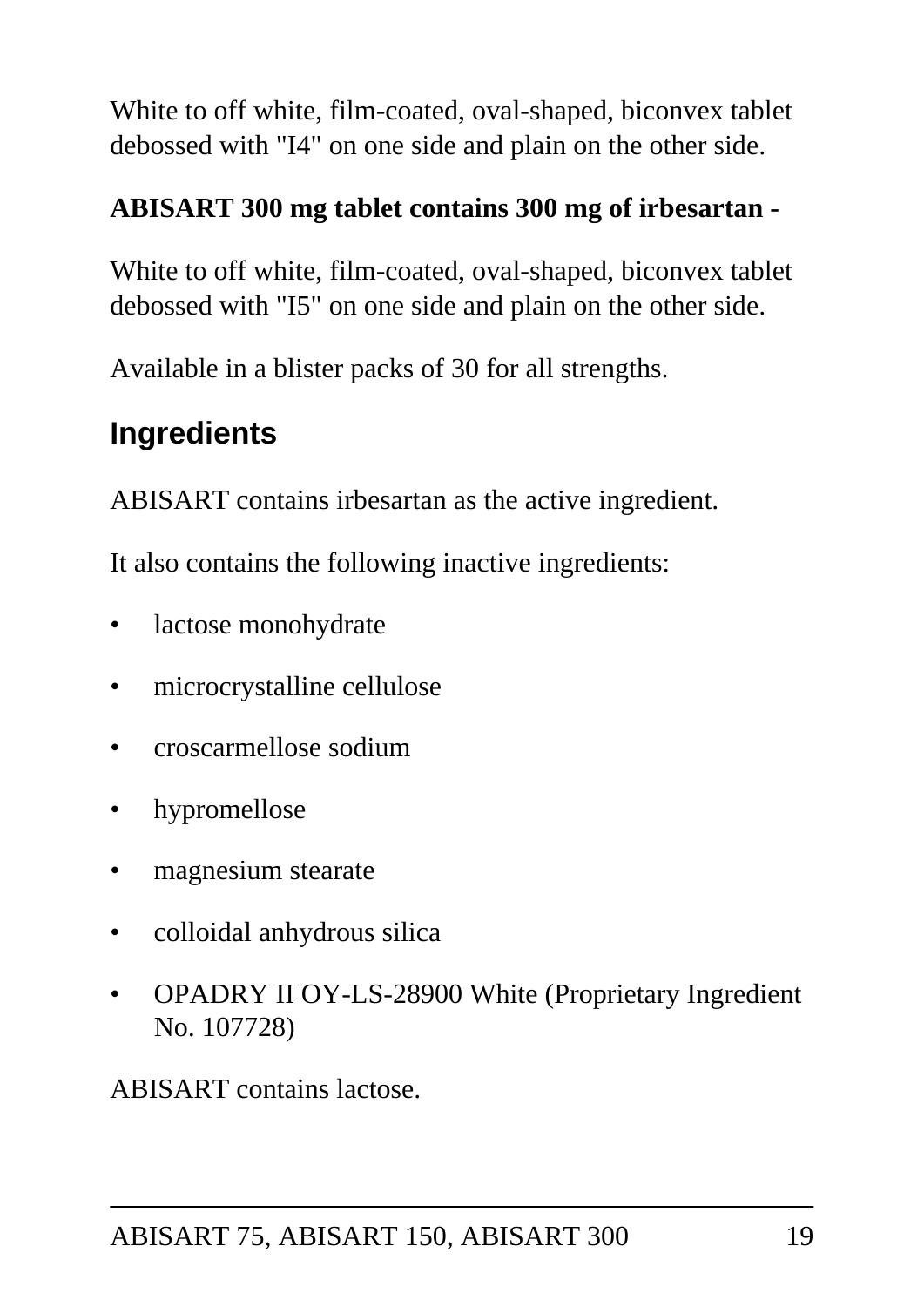## **Supplier**

ABISART is supplied in Australia by:

Sun Pharma ANZ Pty Ltd

Macquarie Park NSW 2113

Australia

Australian registration numbers:

#### **ABISART 75**

AUST R 302142

#### **ABISART 150**

AUST R 302143

#### **ABISART 300**

AUST R 302144

This leaflet was prepared on

12 August 2019.